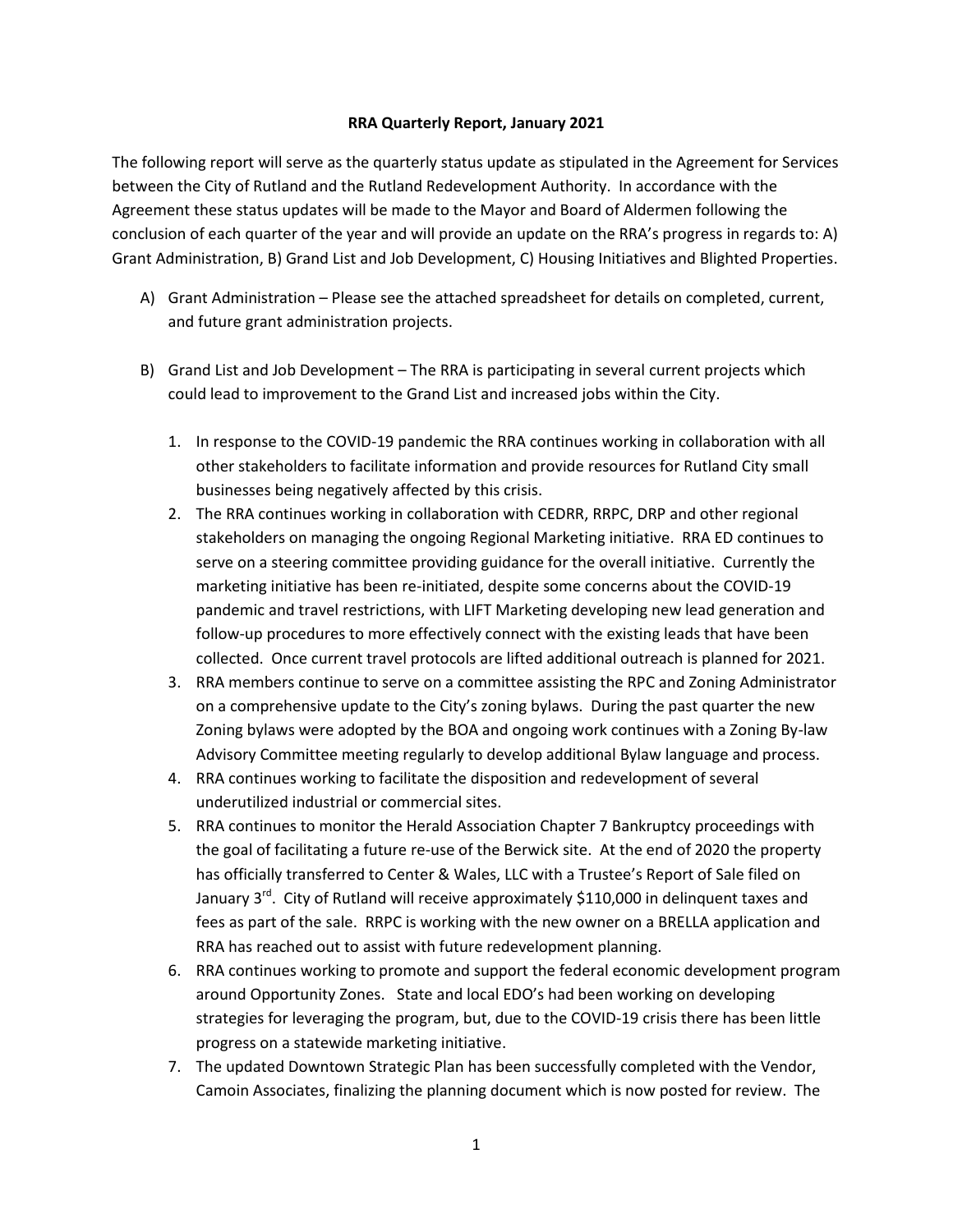Downtown Steering Committee group is currently reviewing recommendations for future implementation steps.

- 8. With the transfer of ownership from the College of St. Joseph to HFCU the RRA and other stakeholders are working to facilitate a future plan for the campus. The RRA has been working with other City stakeholders on an acquisition plan for the City to purchase the former Athletic Center and surrounding lands from current owner HFCU. The City/RRA has been awarded a \$350,000 grant from the Northern Borders Regional Commission to help fund acquisition of the CSJ Community Center and is currently administering that grant. RRA ED is assisting with pre-purchase planning, including due-diligence work related to ACT 64 General Permit 3-9050 (three acre rule), following the Rutland City voters approving a bond for the balance of the acquisition cost on November 3rd. The RRA, CEDRR, and RRPC has also been involved in ongoing discussions with a prospective senior housing developer who has begun the planning process for redevelopment of the remaining portion of the campus.
- 9. The RRA, in collaboration with DRP, RRPC and other City stakeholders developed a successful Center Street modification "pilot project" to allow expanded outdoor seating for restaurants and bars and enhance pedestrian activity and commerce downtown. Changes to the street included limiting lane width and parking modifications, creating multiple "parklet" dining areas, and enhancing streetscape aesthetics with new plants, trees, and street painting. The pilot initiative was evaluated in September and the BOA made the decision to seek grant funds and commit resources to further planning and future implementation. In November the City/RRA was awarded a \$28,800 scoping study grant through VTrans and an award agreement is currently underway. An RFP for vendor services will follow in early 2021.
- 10. The RRA and DRP are working together on a Downtown Pedestrian Wayfinding Sign initiative. In the past quarter a vendor, Wood & Wood Sign Design was selected and initial planning and design work is underway. Project is expected to be completed during Summer 2021.
- 11. City/RRA successfully awarded CARES Act funding of \$25,000 for BROC Community Action food refrigeration capacity expansion.
- 12. RRA reviewed and recommended one BIAP grant award to HoloTypeHealth, LLC to assist with a new production facility at 89 State Street. BOA approved grant at their December  $4<sup>th</sup>$ meeting.
- C) Housing Initiatives and Blighted Properties The following progress has been made towards the remediation of Rutland City's vacant and blighted properties and focus on improving City housing.
	- 1. RRA continues to work with the Rutland County Parent Child Center as they strive to overcome issues before beginning their planned implementation rehab work at 16 Chaplin